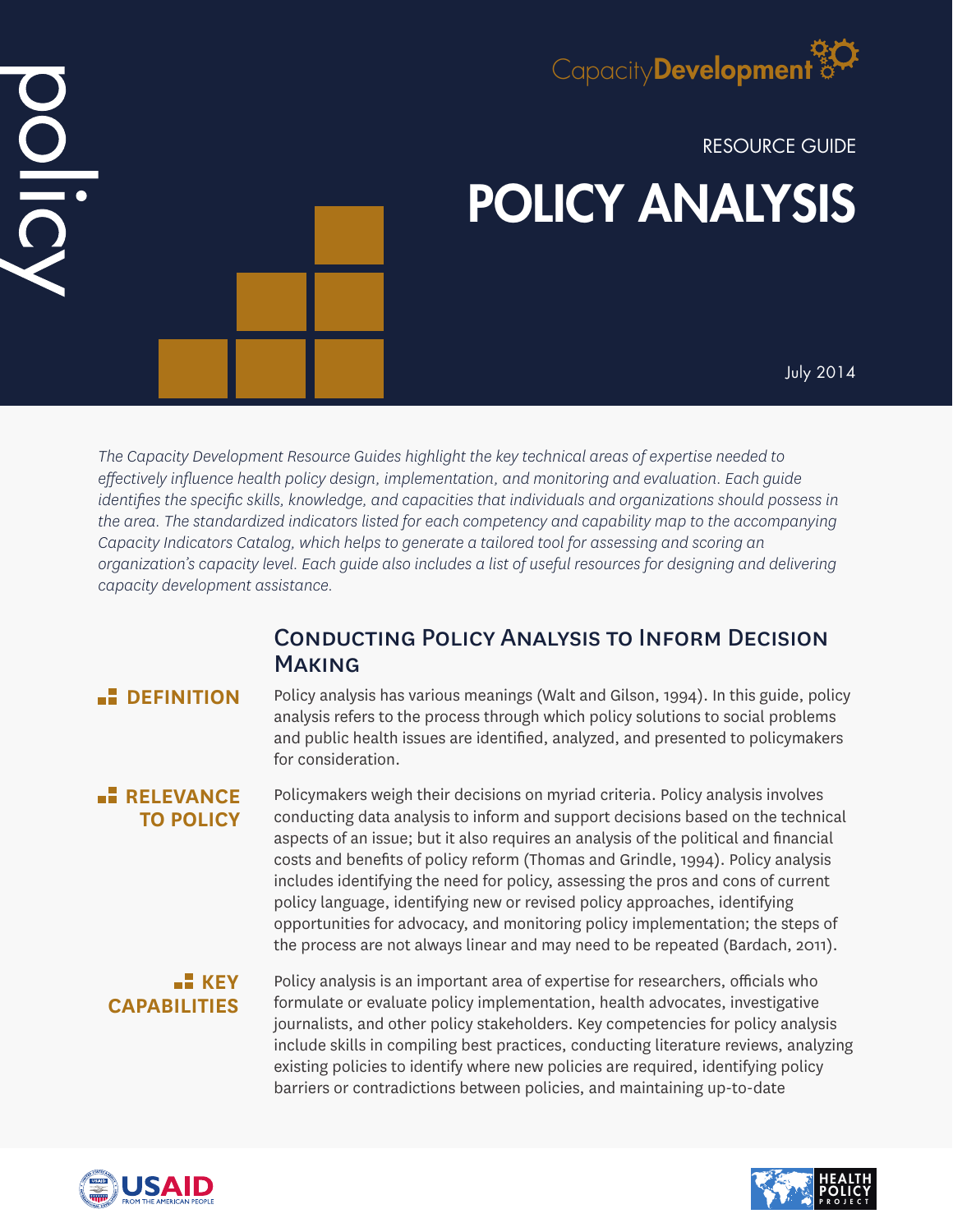knowledge of the program and international best practices to be able to draft policy recommendations and weigh policy options and their tradeoffs. Those conducting analyses also require financial analysis skills to estimate the costs of policy options. Policy analysis requires skills in understanding the range of motivations of policymakers in decision making, communication skills to tell the story in support of a policy option, and advocacy skills to hold governments accountable for policy decisions.

### **PERFORMANCE IDEAL**

#### **High capacity for knowledge translation includes being able to**

- Systematically use data and research to define problems that can be addressed through policy action
- **EXECLE** Clearly articulate the linkages between the goal of policy and the ultimate impact sought from policy (and related authorized programs and services) on the population of interest
- **Proactively communicate policy analysis results to decisionmakers to** facilitate their use in policy decision making, strategy development, and program planning

#### **In the ideal, the following would exist:**

- A policy process informed by evidence at every stage—from policy analysis to identifying issues that require policy solutions and to advocacy, policy dialogue, public policy debates and discussions, policy formulation and implementation, and policy monitoring and evaluation
- Opportunities and mechanisms for conducting policy analysis in all sectors (government, private, NGO, civil society)
- Active policy dialogues and participatory policy monitoring and evaluation
- Systemic monitoring and evaluation of the impacts of policy formulation and implementation
- Clearly defined accountability mechanisms and evaluation indicators

## **ILLUSTRATIVE CAPACITY-STRENGTHENING ACTIVITIES**

- Conduct policy analysis training for health and government development agencies, the private sector, nongovernmental organizations, civil society groups
- Facilitate access to an array of national and local data so it can be used for policy analysis
- **Provide on-the-job mentoring and support to apply policy analysis tools and** methods
- Integrate policy analysis into relevant academic curricula (e.g., political science, demography, law, public health)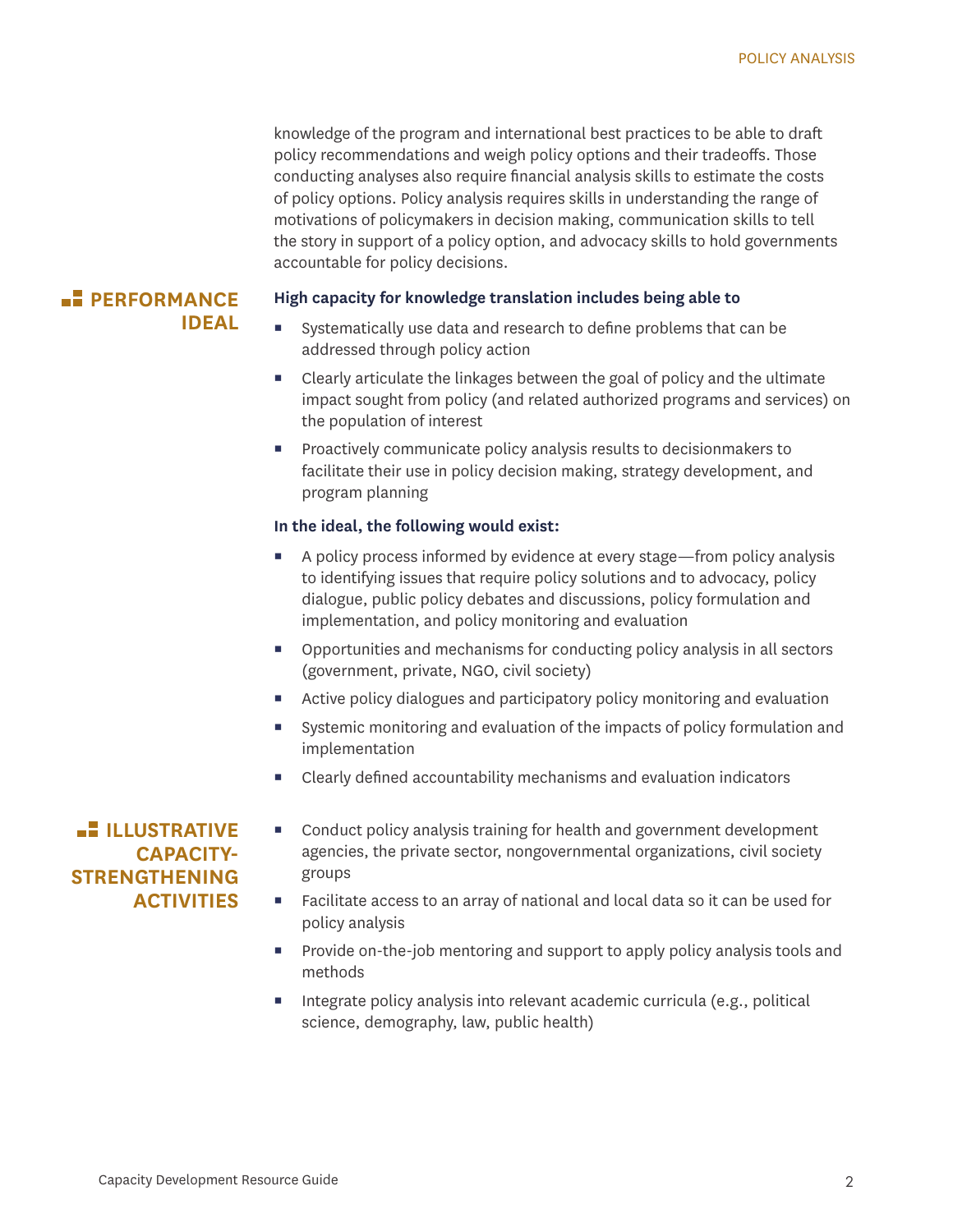# individual competencies

#### **KNOWLEDGE OF**

| Recent data, analyses, guidelines, and studies related to the analysis topic, including<br>international best practices                                                              | PA <sub>1</sub> |
|--------------------------------------------------------------------------------------------------------------------------------------------------------------------------------------|-----------------|
| How to interpret the results of financial analyses regarding the program or<br>interventions (e.g., the social/economic costs and benefits)                                          | <b>PA15</b>     |
| Relevant laws, policies, ordinances, guidelines, and programs at national and<br>decentralized levels                                                                                | PA <sub>2</sub> |
| Contextual factors that affect how the analysis may be received and its likelihood of<br>use                                                                                         | PA4             |
| Key audiences for the analysis, including their needs, interests, and level of technical<br>understanding                                                                            | <b>PA17</b>     |
| Formal policymaking and implementation processes and formal and informal<br>decision-making bodies at the national and local levels and where needed policy<br>actions should emerge | PA7             |
| Appropriate data sources, research, and key informants on the analysis topic                                                                                                         | PA <sub>3</sub> |
| <b>SKILLS TO BE ABLE TO</b>                                                                                                                                                          |                 |
| Review, synthesize, and analyze relevant policies, frameworks, data, and research<br>reports                                                                                         | PA8             |
| Apply different analytic lenses, such as gender or health equity, to issues to determine<br>root causes and the need for potential policy solutions                                  | PA <sub>9</sub> |
| Compile, adapt, and apply analytical tools to assess the applicable policy<br>environment                                                                                            | <b>PA10</b>     |
| Draw on a range of methodologies, including qualitative and quantitative methods, to<br>explore policy questions                                                                     | PA6             |
| Assess the feasibility and effectiveness of proposed policy actions based on a study of<br>policymaking and implementation processes at different levels of government               | <b>PA12</b>     |
| Conduct financial, cost-benefit, and cost-effectiveness analyses of current or<br>proposed policy interventions (also see the Health Financing resource guide)                       | <b>PA16</b>     |
| Assess policy implementation and identify, document, and report policy barriers to                                                                                                   |                 |
| effective program implementation (also see the Policy Monitoring resource guide)                                                                                                     | <b>PA14</b>     |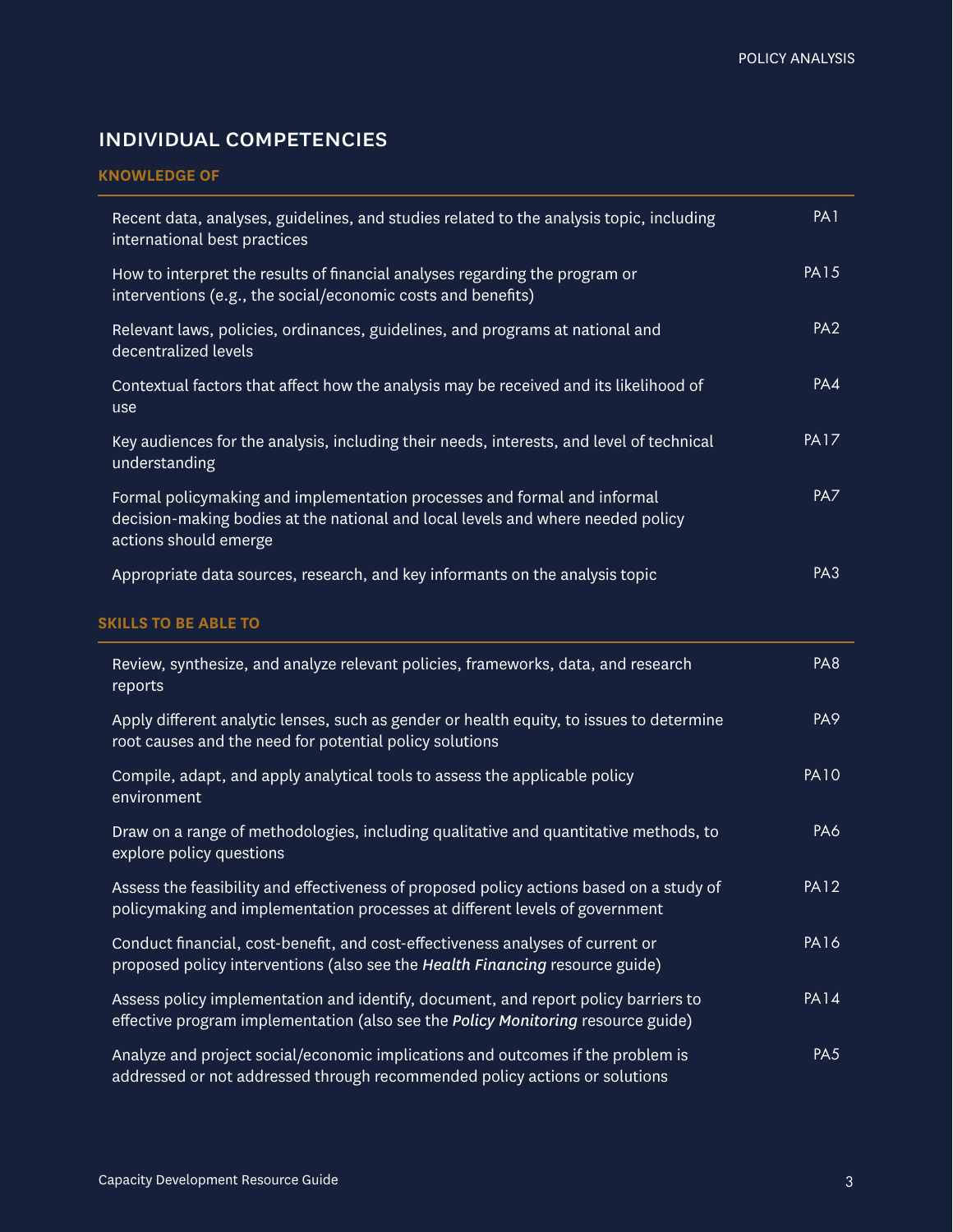### **SKILLS TO BE ABLE TO (CONTINUED)**

| Communicate effectively to decisionmakers and other stakeholders and explain<br>technical terms and findings in simple, relevant ways (also see the Knowledge<br>Translation resource guide) | <b>PA19</b> |
|----------------------------------------------------------------------------------------------------------------------------------------------------------------------------------------------|-------------|
| Able to study data and different issues and concerns through a "policy lens"                                                                                                                 | <b>PA11</b> |
| <b>ATTITUDES/VALUES/ATTRIBUTES</b>                                                                                                                                                           |             |
| Open to working in collaboration with individuals and organizations from various<br>sectors                                                                                                  | <b>PA18</b> |
| Recognizes there will be multiple perspectives on a given issue and values a neutral or<br>evidence-informed approach to addressing policy issues                                            | <b>PA13</b> |

## organizational capabilities

#### **TECHNICAL ABILITY TO**

| Develop and maintain a process for regularly and systematically compiling and<br>assessing relevant data and research from reliable sources                                                  | <b>PA27</b> |
|----------------------------------------------------------------------------------------------------------------------------------------------------------------------------------------------|-------------|
| Organize, facilitate, and lead participatory policy analysis with other stakeholders and<br>organizations                                                                                    | <b>PA29</b> |
| Engage with other organizations to analyze implications of existing and proposed<br>policies and interventions, especially from the perspectives of gender, equity, and<br>inclusion         | <b>PA30</b> |
| Present analyses and recommendations in policy forums and disseminate them<br>externally                                                                                                     | <b>PA31</b> |
| Propose criteria as a basis for policy and program decision making, including<br>provisions for financing or building on existing plans, programs, interventions, or<br>logistics mechanisms | <b>PA26</b> |
| Maintain a system for technical review of and quality assurance for the organization's<br>reports                                                                                            | <b>PA28</b> |
| Build the capacity of other organizations and stakeholders in policy analysis tools and<br>approaches                                                                                        | <b>PA35</b> |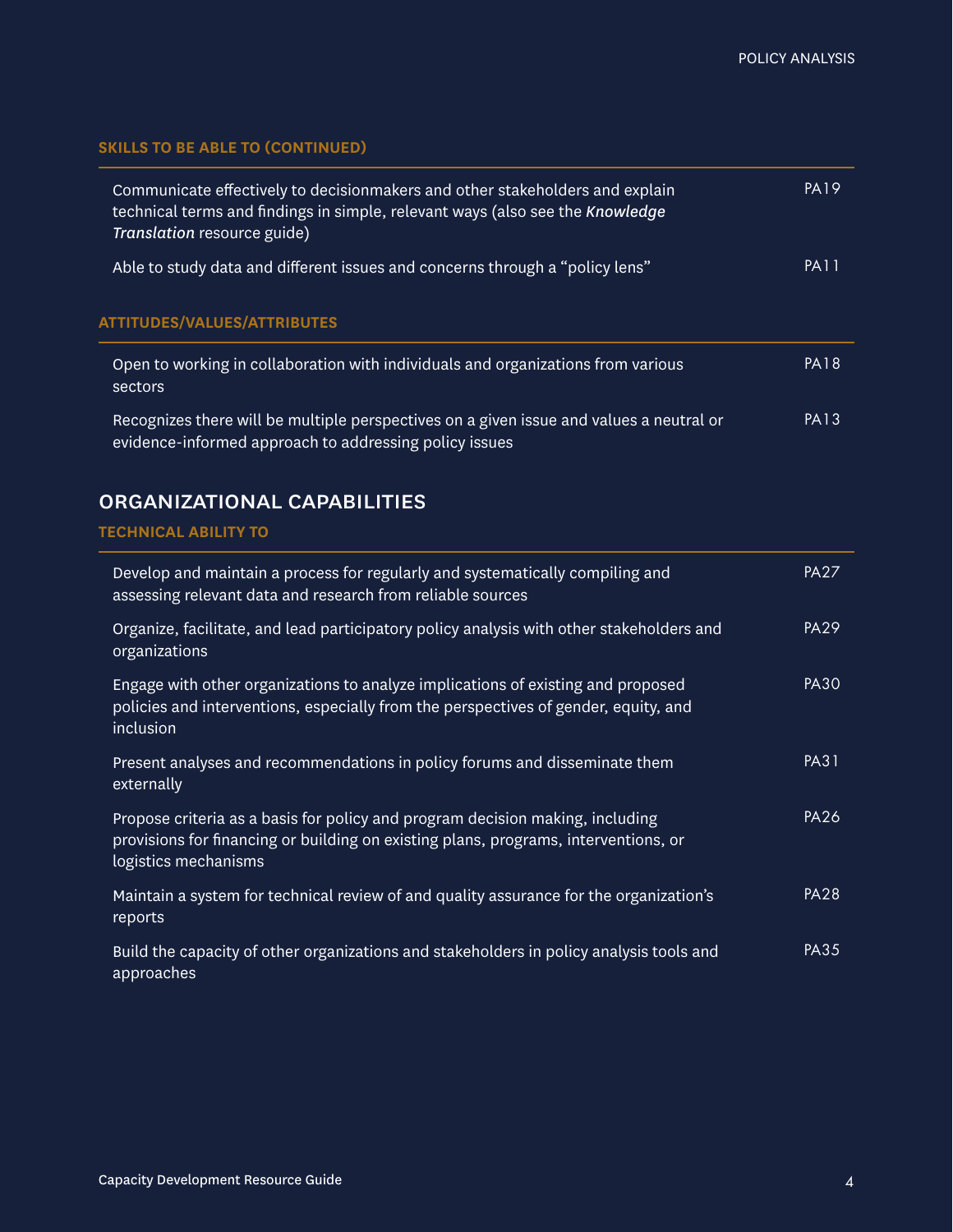## **RELATIONAL ABILITY TO**

| Establish and maintain strong working linkages with statistical agencies, health<br>economists, and policy researchers | PA34             |
|------------------------------------------------------------------------------------------------------------------------|------------------|
| Communicate findings and present a compelling case for a policy option to<br>decisionmakers and other stakeholders     | PA <sub>24</sub> |
| Solicit and capture the perspectives of constituencies who will be affected by a policy                                | <b>PA32</b>      |
| Gain access to and the confidence of decision makers and advocates                                                     | PA33             |

#### **ORGANIZATIONAL OPERATIONS AND MANAGEMENT TO SUPPORT**

| Allocation of adequate resources (staff, time, money) to conduct policy and financial<br>analyses              | <b>PA23</b> |
|----------------------------------------------------------------------------------------------------------------|-------------|
| Communications staff and dissemination infrastructure (e.g., website, mailing list of<br>decisionmakers, etc.) | <b>PA25</b> |
| Inclusion of policy analysis responsibilities in the job descriptions of relevant staff                        | <b>PA20</b> |
| The provision of staff training in various policy analysis methodologies and tools                             | <b>PA21</b> |
| Inclusion of policy analysis is in the organization's mission and/or strategic plan                            | <b>PA22</b> |